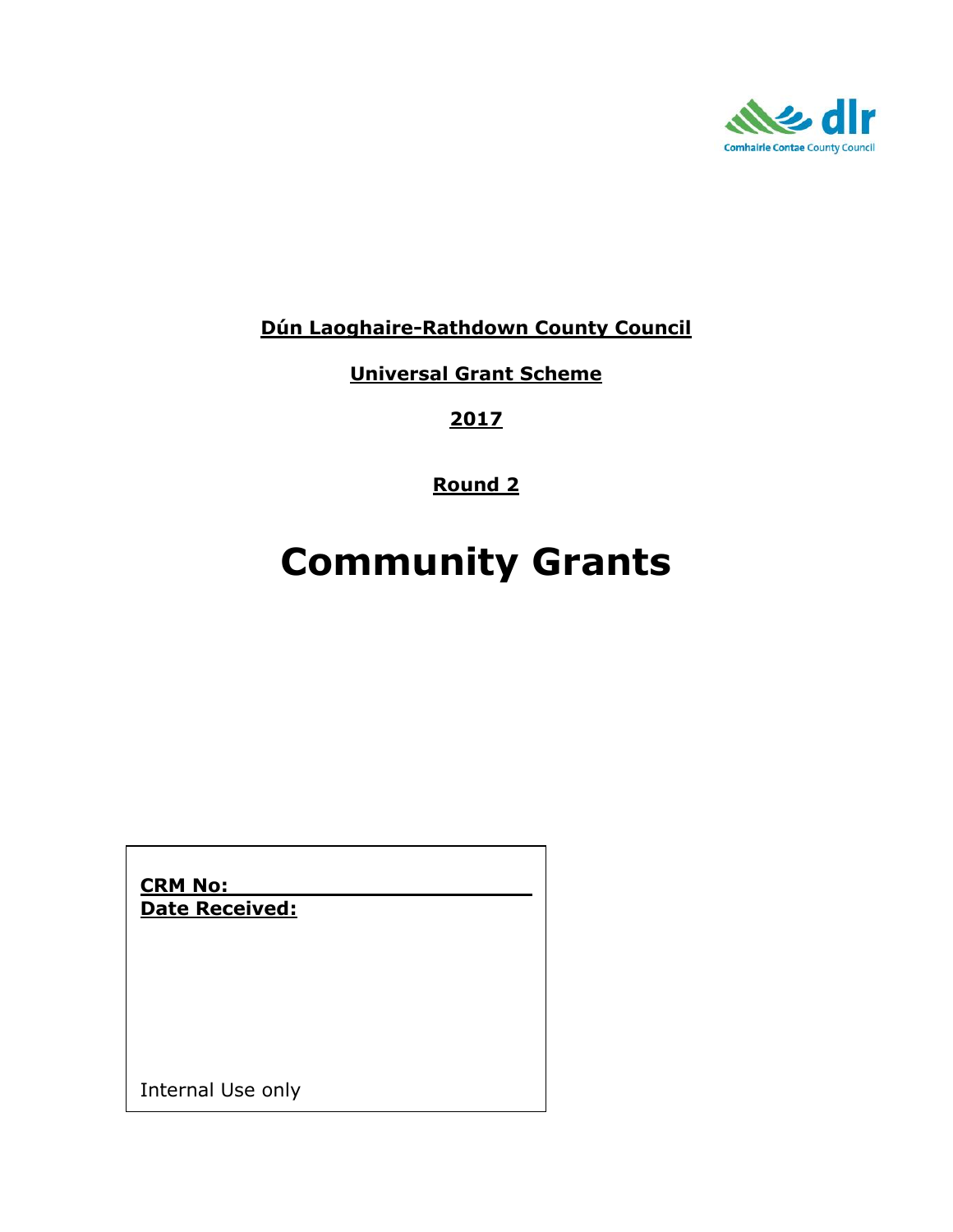## Section 1 - Community Grants

To be completed by any group applying for a Community Grant.

Please read below to see if your application will qualify for consideration for funding under this area.

**Note:** Community Grants awarded are based on a percentage of the cost, to a maximum amount (if stated above). Maximum limits referred to are awarded in targeted areas. Grants are only payable on submission of receipts

## **IAD – Identified Areas of Disadvantage**

|     | <b>1. Community Facilities Grants</b>                                  |                  |
|-----|------------------------------------------------------------------------|------------------|
| 1.1 | <b>Feasibility Studies</b>                                             | Maximum $£5,000$ |
|     | IAD - €5,000 or 80% of the cost, whichever is the lesser               |                  |
|     | Non IAD - €5,000 or 50% of the cost, whichever is the lesser           |                  |
| 1.2 | <b>Upgrading Community Facilities</b>                                  | Maximum $£5,000$ |
|     | IAD - $\epsilon$ 5,000 or 75% of the cost, whichever is the lesser     |                  |
|     | Non IAD - $\epsilon$ 5,000 or 50% of the cost, whichever is the lesser |                  |

#### Feasibility Study

This grant gives assistance to local voluntary groups/ organisations for the completion of feasibility studies regarding the development of facilities

#### Upgrading Community Facilities

This grant allows for the refurbishment and redecoration to community facilities (and is subject to budget sign off 2017)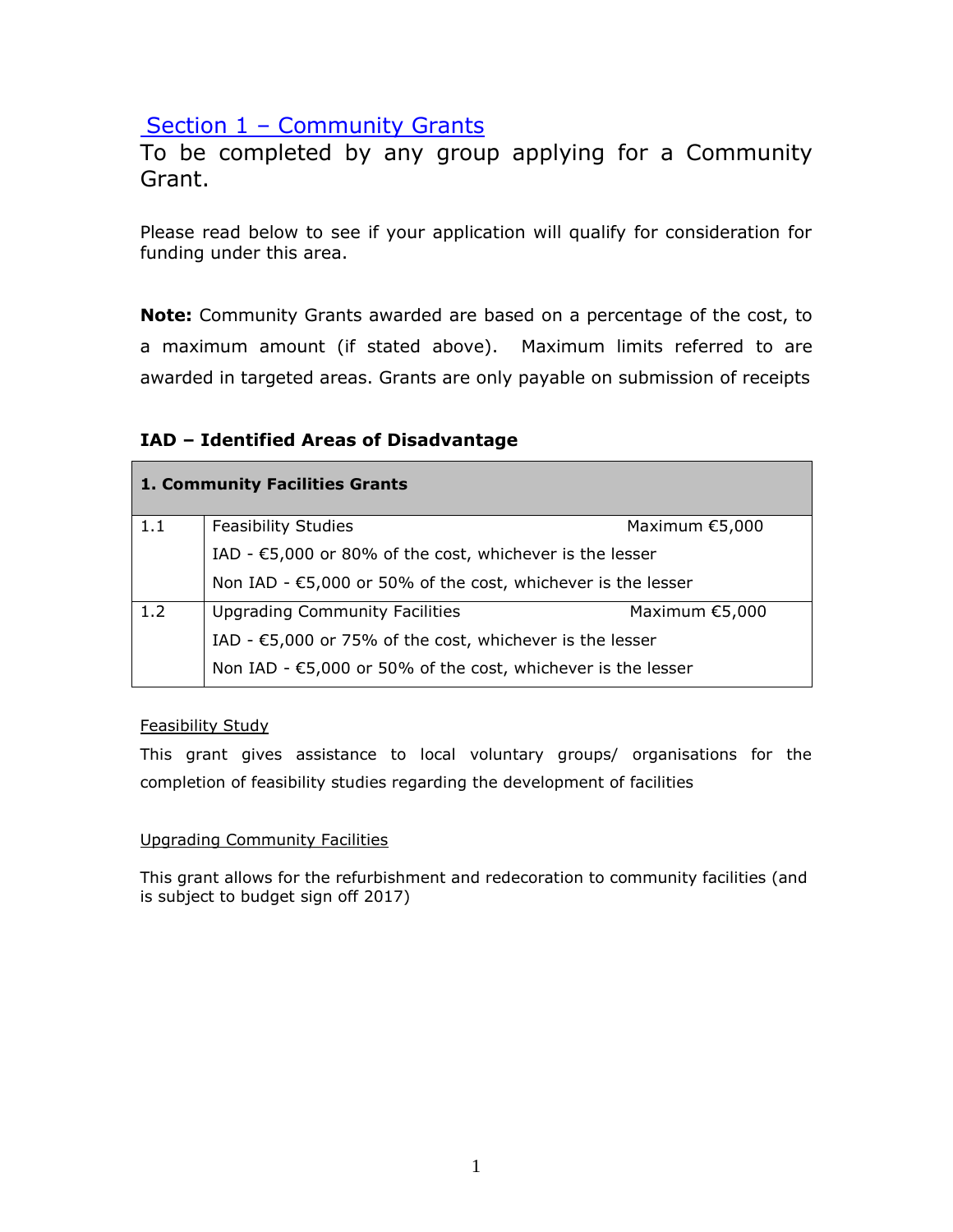|     | 2. Equipment Grant                                                 |                  |
|-----|--------------------------------------------------------------------|------------------|
| 2.1 | Purchase of Equipment - Major                                      | Maximum $€4,000$ |
|     | IAD - $\epsilon$ 4,000 or 75% of the cost, whichever is the lesser |                  |
|     | Non IAD - €3,000 or 50% of the cost, whichever is the lesser       |                  |
| 2.2 | Purchase of Equipment - Minor                                      | Maximum $£1,000$ |
|     | IAD - $\epsilon$ 1,000 or 95% of the cost, whichever is the lesser |                  |
|     | Non IAD - €800 or 95% of the cost, whichever is the lesser         |                  |

#### Equipment Grant

This grant is intended for the purchase and replacement of equipment. Smaller items of equipment may be required on an ongoing basis, while the grant aid of major purchases to a group is once every three years.

|     | 3. Community Activity Grants                                         |                                                                      |
|-----|----------------------------------------------------------------------|----------------------------------------------------------------------|
| 3.1 | <b>Community Week</b>                                                | Maximum $€600$                                                       |
|     | IAD - $\epsilon$ 600 or 50% of the cost, whichever is the lesser     |                                                                      |
|     |                                                                      | Non IAD - $\epsilon$ 600 or 50% of the cost, whichever is the lesser |
| 3.2 | <b>Other Community Activities</b>                                    |                                                                      |
|     | IAD - $\epsilon$ 600 or 50% of the cost, whichever is the lesser     |                                                                      |
|     | Non IAD - $\epsilon$ 600 or 50% of the cost, whichever is the lesser |                                                                      |
| 3.3 | Summer Projects                                                      |                                                                      |
|     | IAD - $\epsilon$ 1,200 3 week                                        | Non IAD - $\epsilon$ 1,000 3 weeks                                   |
|     | IAD - €800 2 week                                                    | Non $IAD - E600$ 2 weeks                                             |
|     | IAD - $€400$ 12 week                                                 | Non $IAD - \epsilon 300$ 1 weeks                                     |

Community Week / Other Community Activities:

This category is to assist local voluntary community projects promoting local community activities, which may include

- o Community days/weeks
- o Development of a local newsletter
- o Community Festivals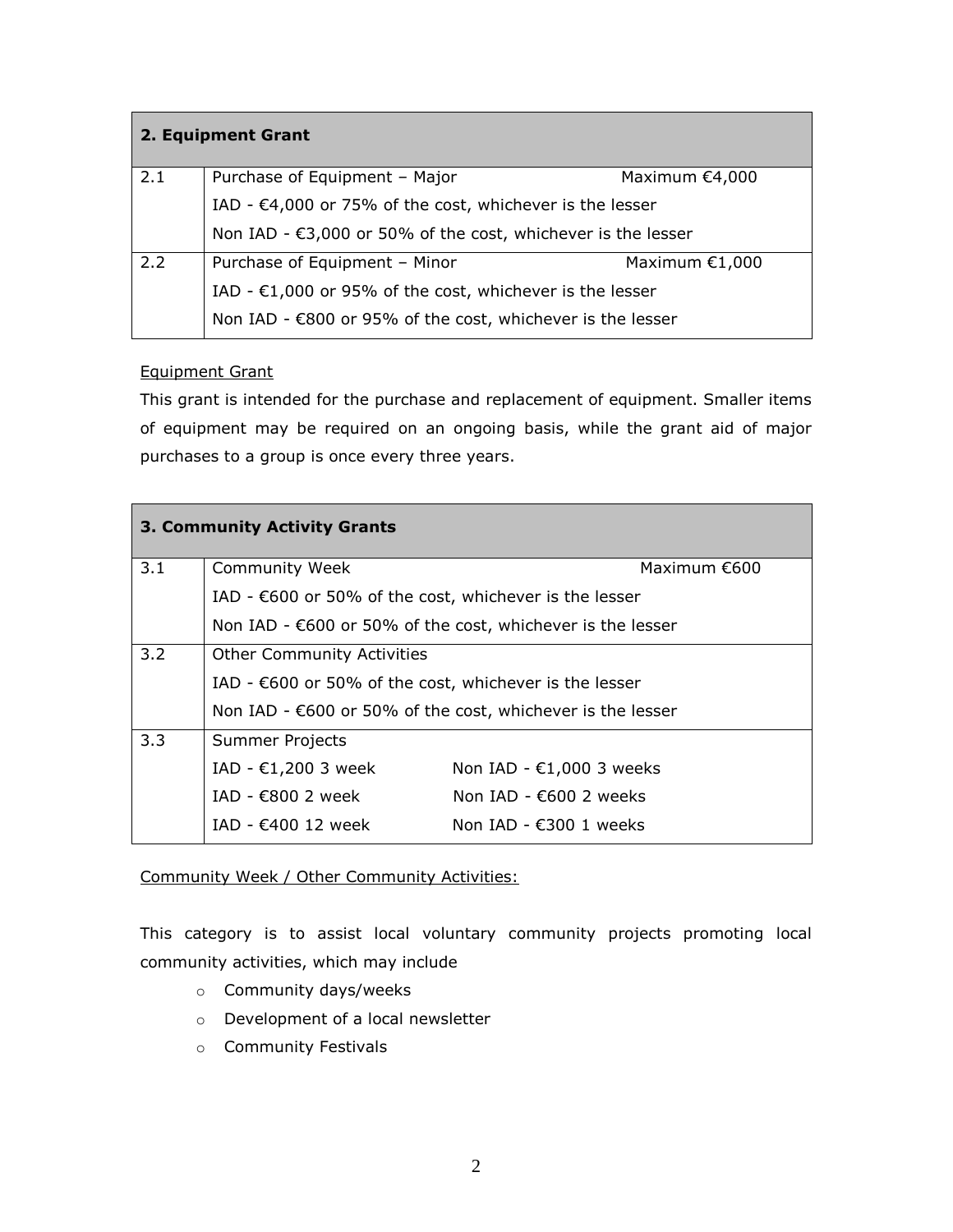#### Summer Project Grant:

Summer Projects provide a supervised programme of recreational and educational activities for young people in the summer period. Projects are responsible for ensuring that they meet all the requirements of the Child Protection legislation.

Summer projects run for a minimum period of 2 -3 weeks catering for young people from a local area.

The Summer Project Committee must be properly structured with Chairperson, Secretary and Treasurer. Commercially based projects will not be eligible.

|     | 4. Community Development Grant                                         |
|-----|------------------------------------------------------------------------|
|     | Start-Up Grant                                                         |
| 4.1 | IAD - $\epsilon$ 800 or 50% of the cost, whichever is the lesser       |
|     | Non IAD - $\epsilon$ 800 or 50% of the cost, whichever is the lesser   |
|     | Training for Community Development                                     |
| 4.2 | IAD - $\epsilon$ 800 or 50% of the cost, whichever is the lesser       |
|     | Non IAD - $\epsilon$ 800 or 50% of the cost, whichever is the lesser   |
|     | Community Development Initiatives/Community Analysis                   |
| 4.3 | IAD - €3,000 or 75% of the cost, whichever is the lesser               |
|     | Non IAD - $\epsilon$ 3,000 or 50% of the cost, whichever is the lesser |
|     | Running Costs for Community Groups                                     |
| 3.4 | IAD - $\epsilon$ 500 or 80% of the cost, whichever is the lesser       |
|     | Non IAD - $\epsilon$ 500 or 50% of the cost, whichever is the lesser   |

#### **Start Up Costs for Community Groups**

This grant is aimed at new community groups to aid once- off start up costs.

#### Training Support for Community Development

This grant is provided to groups involved in Community development who require training related to community development, finance, committee skills and coaching. The group must outline the training required and the costings for same.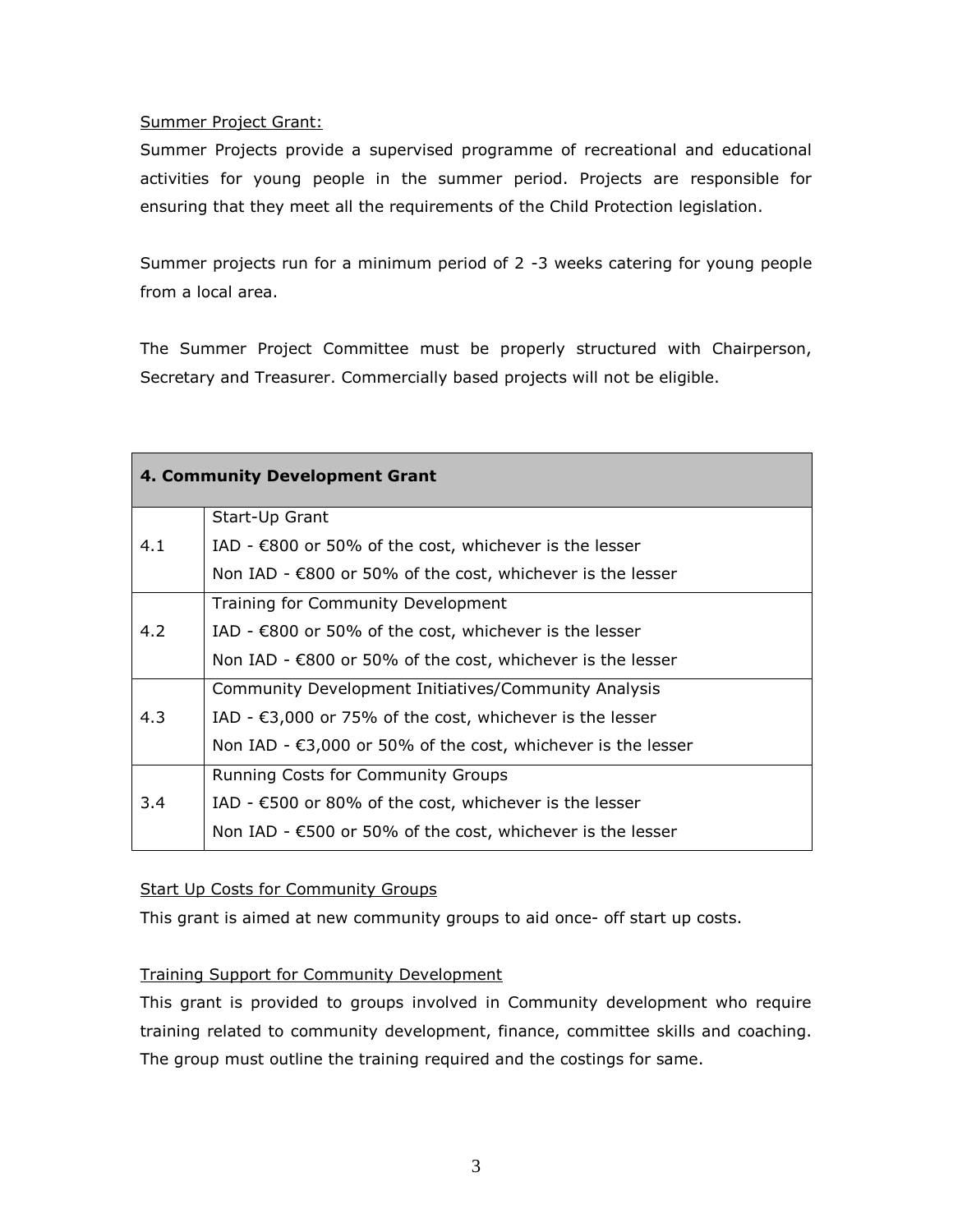#### Community Development Initiatives/Community Analysis

This category is aimed at projects that specifically address equality proofing, antiracism training, developing social inclusion, surveys, research and implementation of information technology.

#### Running Costs Grant for Community Groups

This grant is provided to support existing groups that are in existence for a period of at least two years prior to their application and is to assist them in relation to ongoing running costs such as the production of a newsletter, insurance costs, facility hire, where no other funding is available.

|     | <b>5. Community Enhancement Grant</b>                            |
|-----|------------------------------------------------------------------|
| 5.1 | <b>Community Estate Enhancement Grant</b>                        |
|     | IAD - $\epsilon$ 300 or 95% of the cost, whichever is the lesser |
|     | Non IAD - €300 or 50% of the cost, whichever is the lesser       |

#### Community Estate Enhancement Grant

This grant is aimed at assisting community groups in actively seeking to improve their local environment through projects or activities of an environmental nature at community level. Activities should not already be covered through the Councils Environment Grants

|     | <b>6. Community Small Arts Grants</b>                                       |
|-----|-----------------------------------------------------------------------------|
| 6.1 | <b>Community Small Arts Grant</b>                                           |
|     | €1,300 or two thirds of the total cost (whichever is the lesser) of the     |
|     | project that have countywide interest                                       |
|     | €650 or one third of the cost (whichever is the lesser) towards an event of |
|     | broad general interest in a community                                       |
|     | €300 maximum towards an even tof limited local interest                     |
|     | €150 maximum towards art competitions or exhibitions for children           |
|     | prmoted by local residents                                                  |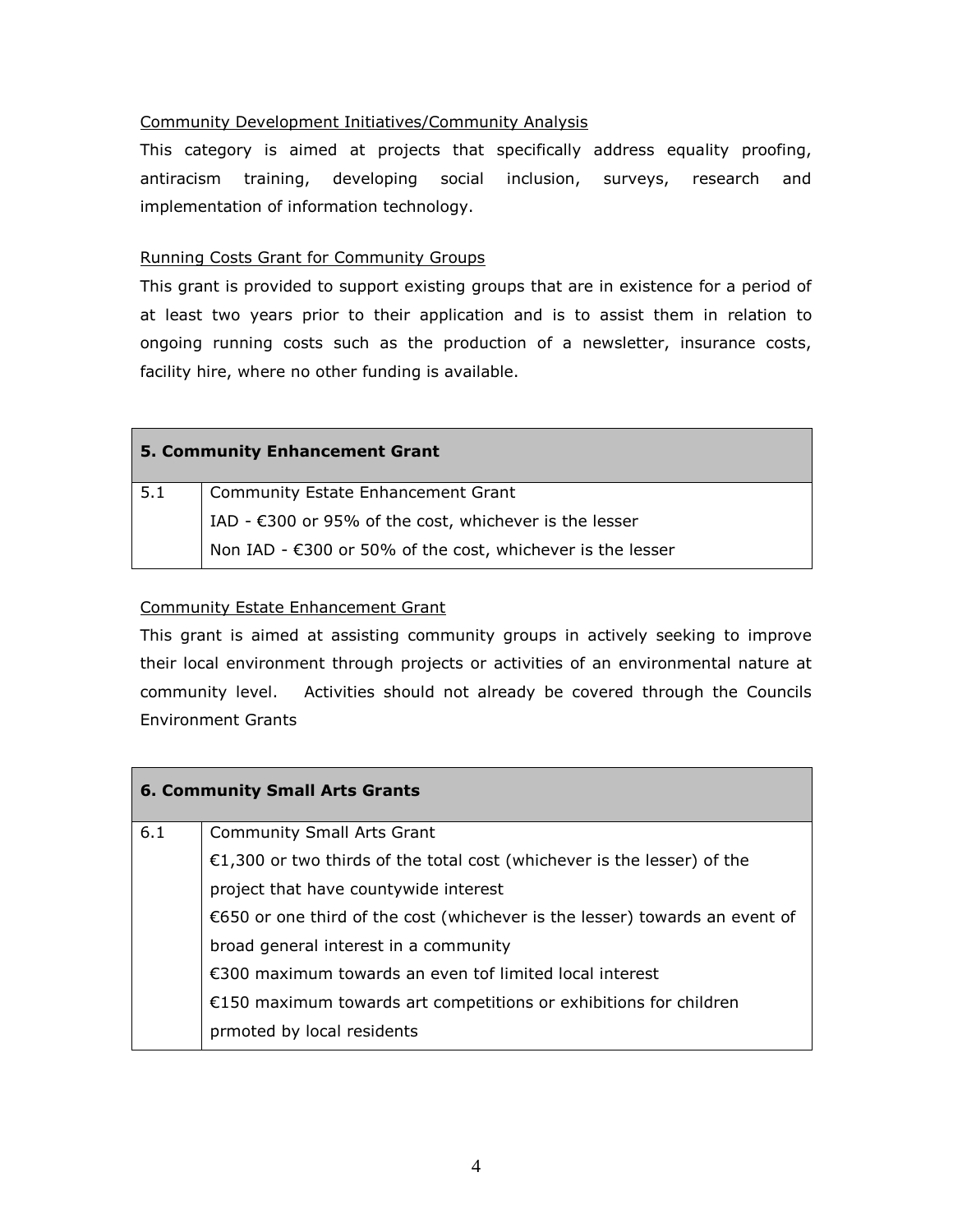#### Community Small Arts Grants

This grant is available to persons or bodies organising a small-scale community based arts event that would promote appreciation and practice of the arts while improving standards in the arts within the community. Activities that are eligible for funding include amateur/ community art exhibitions, musical and dramatic societies and community publications of a creative writing nature.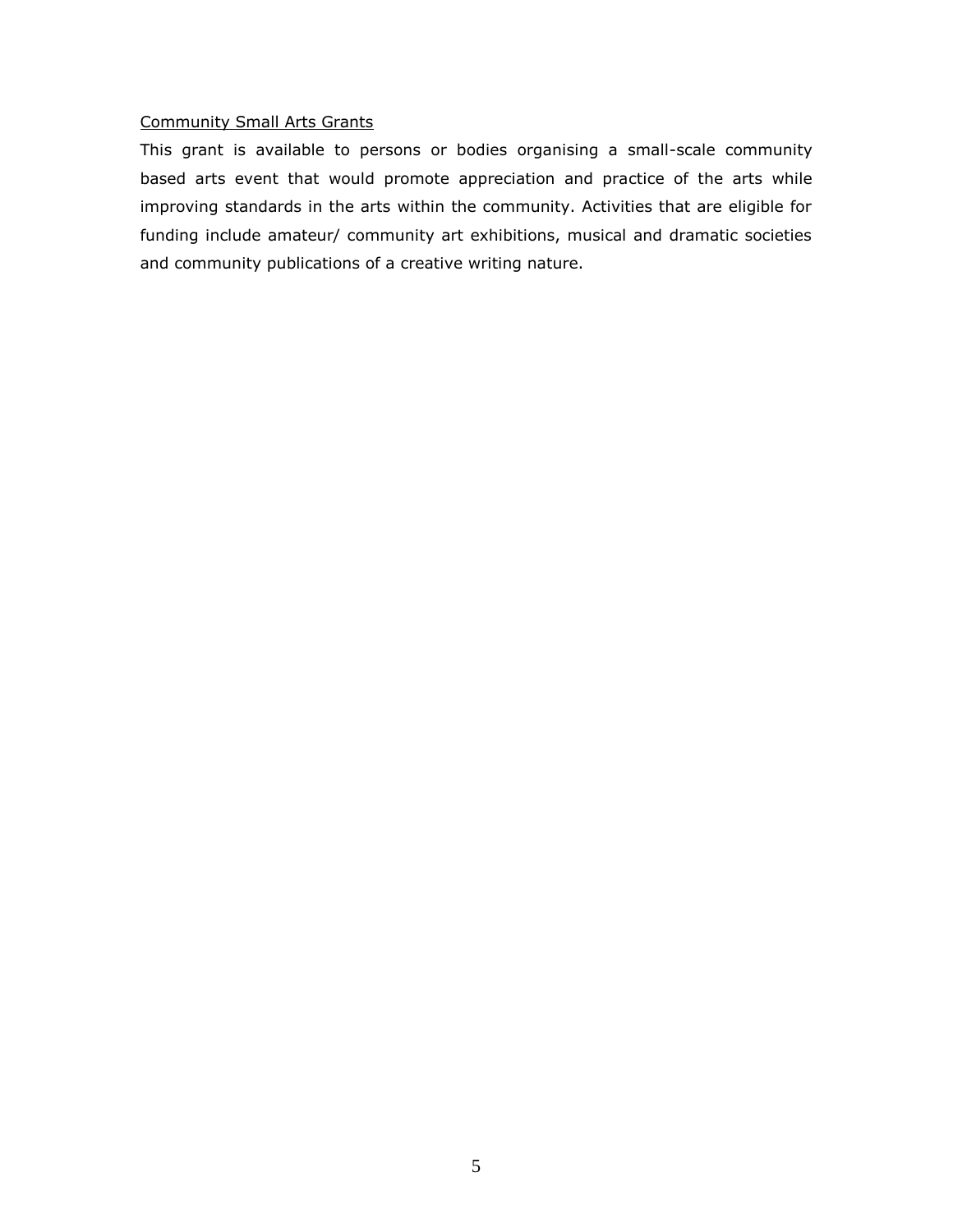# **Community Grant Application Details:**

Please tick which grant you are applying for - ONE PER APPLICATION

| 1. Community Facilities Grants                              |   |
|-------------------------------------------------------------|---|
| <b>Feasibility Studies</b>                                  | П |
| <b>Upgrading Community Facilities</b>                       | П |
| 2. Equipment Grants:                                        |   |
| <b>Equipment Grant - Major</b>                              | п |
| <b>Equipment Grant - Minor</b>                              | П |
| 3. Community Activity Grant                                 |   |
| <b>Community Week</b>                                       | П |
| <b>Community Activities</b>                                 | П |
| <b>Summer Project Grant</b>                                 | п |
| 4. Community Development Grants:                            |   |
| <b>Start Up Grant</b>                                       | □ |
| <b>Training Support for Community Development</b>           | □ |
| Community Development Initiatives/Community Analysis $\Box$ |   |
| <b>Running Costs Grant for Community Groups</b>             | П |
| 5. Estate Enhancement Improvements Grant                    | П |
| <b>6. Community Small Arts Grant</b>                        | □ |

Please confirm previous total funding granted (under any grant type) by Dún Laoghaire-Rathdown County Council:

| <b>Year Funding Received:</b> | Name of Grant(s) | <b>Amount</b><br><b>Awarded</b> |
|-------------------------------|------------------|---------------------------------|
| Funding Received 2013         |                  |                                 |
| Funding Received 2014         |                  |                                 |
| Funding Received 2015         |                  |                                 |
| Funding Received 2016         |                  |                                 |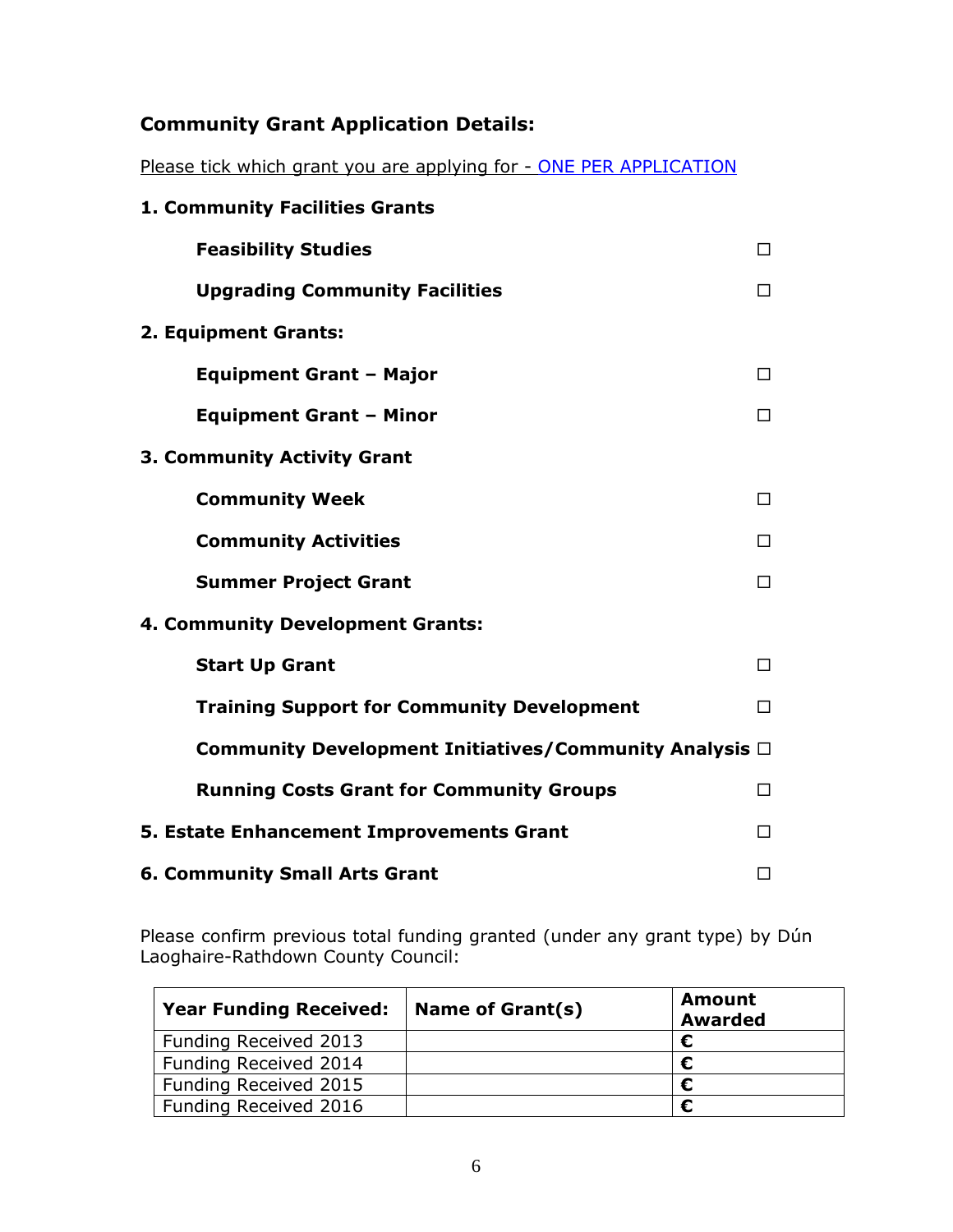# Section 2 – Organisation Applicant Details

| To be completed by ALL Organisations Applying for support                                                                                                                                            |            |                                                                                                                                                                                                                                               |                        |                                                                                                                       |
|------------------------------------------------------------------------------------------------------------------------------------------------------------------------------------------------------|------------|-----------------------------------------------------------------------------------------------------------------------------------------------------------------------------------------------------------------------------------------------|------------------------|-----------------------------------------------------------------------------------------------------------------------|
| <b>Organisation Details:</b>                                                                                                                                                                         |            |                                                                                                                                                                                                                                               |                        |                                                                                                                       |
| Name of Organisation:                                                                                                                                                                                |            | <u> 1990 - Johann Barbara, martxa alemaniar a</u>                                                                                                                                                                                             |                        |                                                                                                                       |
|                                                                                                                                                                                                      |            | and the control of the control of the control of the control of the control of the control of the control of the                                                                                                                              |                        |                                                                                                                       |
|                                                                                                                                                                                                      |            | <u> 1989 - Johann Stoff, amerikansk politiker (d. 1989)</u>                                                                                                                                                                                   |                        |                                                                                                                       |
| <b>Contact Details of Organisation:</b>                                                                                                                                                              |            |                                                                                                                                                                                                                                               |                        |                                                                                                                       |
| Main Phone Number:<br>Mobile Phone Number:<br>Email Address:                                                                                                                                         |            | <u> 1989 - Johann Barbara, markazi batar da bashkar a shekara ta 1989 - An tsara tsara tsara tsara tsara tsara t</u><br><u> 1989 - Johann Stein, marwolaethau a bhann an t-Amhainn an t-Amhainn an t-Amhainn an t-Amhainn an t-Amhainn an</u> |                        |                                                                                                                       |
| Name of main contact person:<br><b>Contact Person Address:</b>                                                                                                                                       |            | <u> 2000 - Johann Johann Johann Johann Johann Johann Johann Johann Johann Johann Johann Johann Johann Johann Johann Johann Johann Johann Johann Johann Johann Johann Johann Johann Johann Johann Johann Johann Johann Johann Joh</u>          |                        | <u> 1989 - Johann Harry Harry Harry Harry Harry Harry Harry Harry Harry Harry Harry Harry Harry Harry Harry Harry</u> |
| Contact Number(s):<br>Email Address:                                                                                                                                                                 |            | <u> 1989 - Andrea Stein, Amerikaansk politiker († 1908)</u>                                                                                                                                                                                   |                        |                                                                                                                       |
| Organisation Website:<br>Social Media:<br><b>Twitter Address:</b>                                                                                                                                    |            | <u> 1989 - Johann John Stone, mars et al. (1989)</u><br><u> 1989 - Johann John Stone, mars and deutscher Stone († 1951)</u>                                                                                                                   |                        |                                                                                                                       |
| Electoral Ward:                                                                                                                                                                                      |            |                                                                                                                                                                                                                                               |                        |                                                                                                                       |
| Type of Organisation:                                                                                                                                                                                |            |                                                                                                                                                                                                                                               |                        |                                                                                                                       |
| Arts Centre/Organisation<br><b>Business' Association</b><br><b>Community Group</b><br>Heritage<br><b>Sports Group</b><br><b>Tidy Towns Group</b><br>Residents' Association<br>Other (please specify) |            | Number of households:                                                                                                                                                                                                                         |                        |                                                                                                                       |
| Have you the appropriate policies in place regarding:<br><b>Child Protection</b><br>People with Disabilities<br>Other Policies (please specify):                                                     | Yes<br>Yes |                                                                                                                                                                                                                                               | <b>No</b><br><b>No</b> |                                                                                                                       |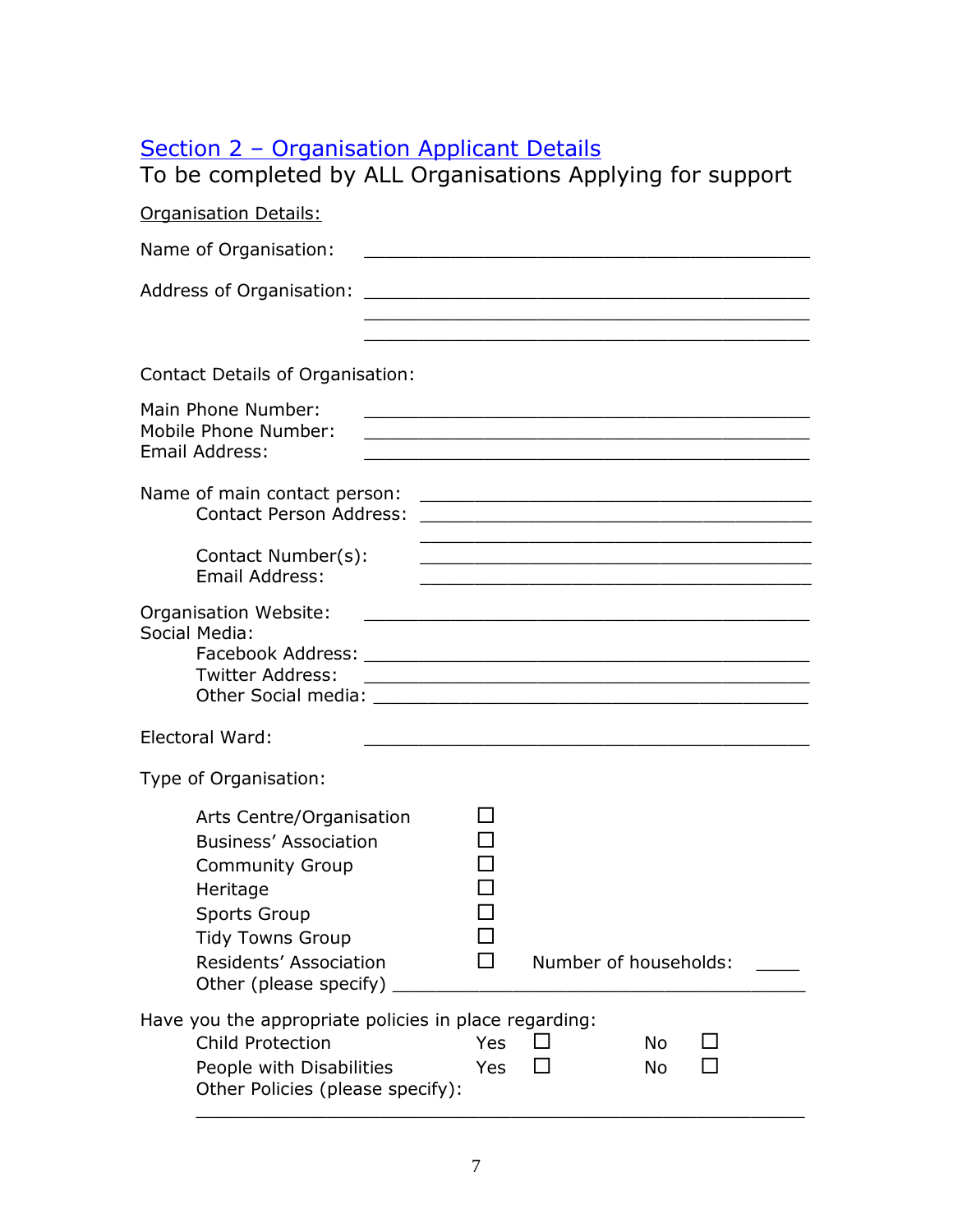Membership Details: Total Number of Members: \_\_\_\_\_\_\_\_\_\_\_\_

Age Breakdown of Members:

Please specify the number of members in each category:

| $0 - 9$ years      |  |
|--------------------|--|
| $10 - 14$ years    |  |
| $15 - 18$ years    |  |
| $19 - 21$ years    |  |
| $22 - 54$ years    |  |
| $55 + \gamma$ ears |  |

Committee / Volunteers / Organiser Details:

| Number of paid staff:<br>Part time:<br>Full time:                                             |                                  |  | Part time:<br>Full time:      | Number of voluntary staff: |
|-----------------------------------------------------------------------------------------------|----------------------------------|--|-------------------------------|----------------------------|
| Membership fees - Cost per member:                                                            |                                  |  |                               |                            |
| <b>Financial Status:</b><br>Incorporated<br>Unincorporated<br>Trust<br>Other (please specify) | <b>Yes</b><br>Yes.<br><b>Yes</b> |  | No.<br><b>No</b><br><b>No</b> |                            |
| Tax / Vat Registered<br>Tax / Vat Registered number                                           | <b>Yes</b>                       |  | No.                           |                            |
| <b>Charity Registered</b><br>Registered Charity Number                                        | <b>Yes</b>                       |  | No                            |                            |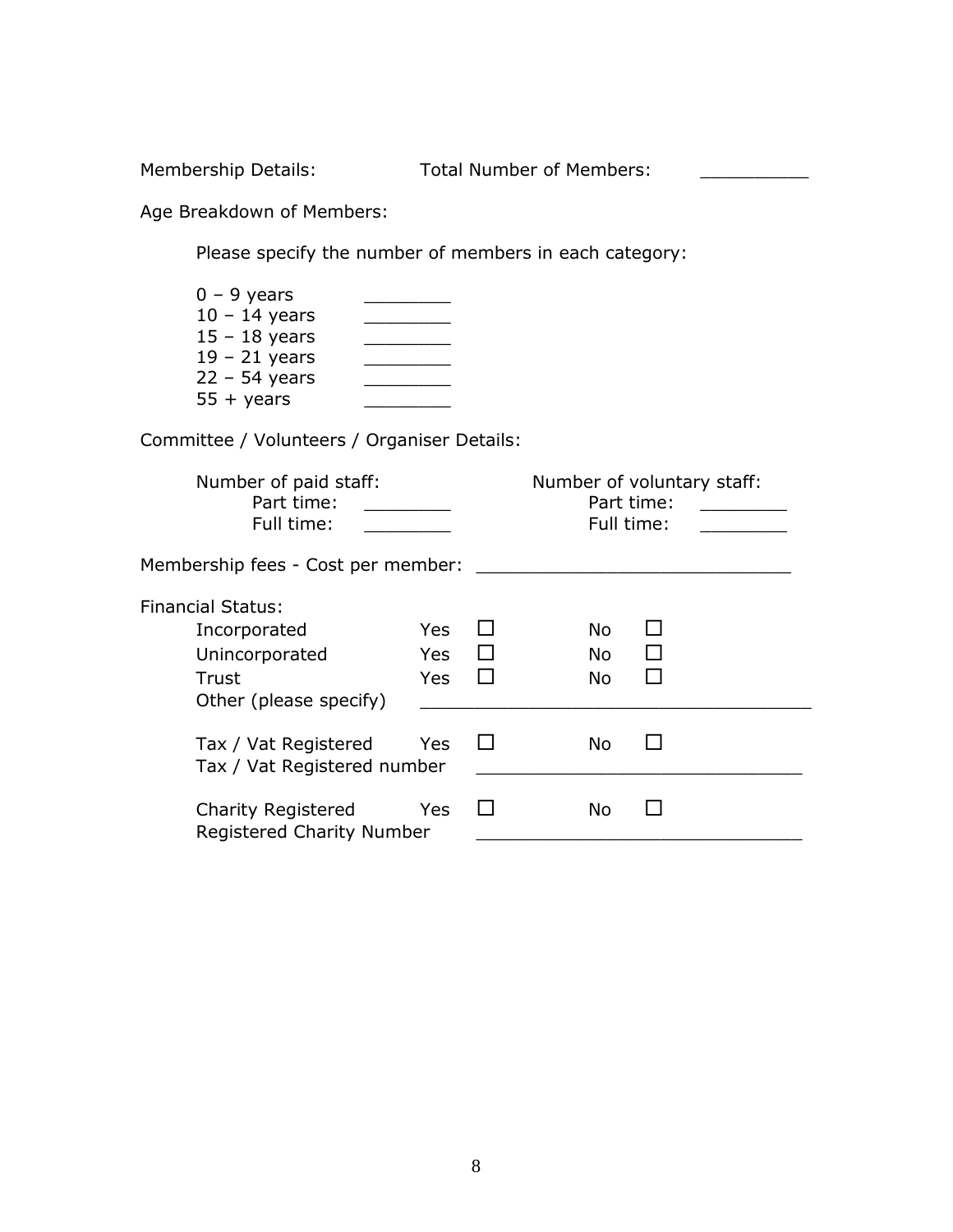## **Details of Applicant – Aims & Objectives:**

Provide a brief summary detailing the aims and objectives of your group / organisation. (Limit 500 words – please attach extra sheet if necessary)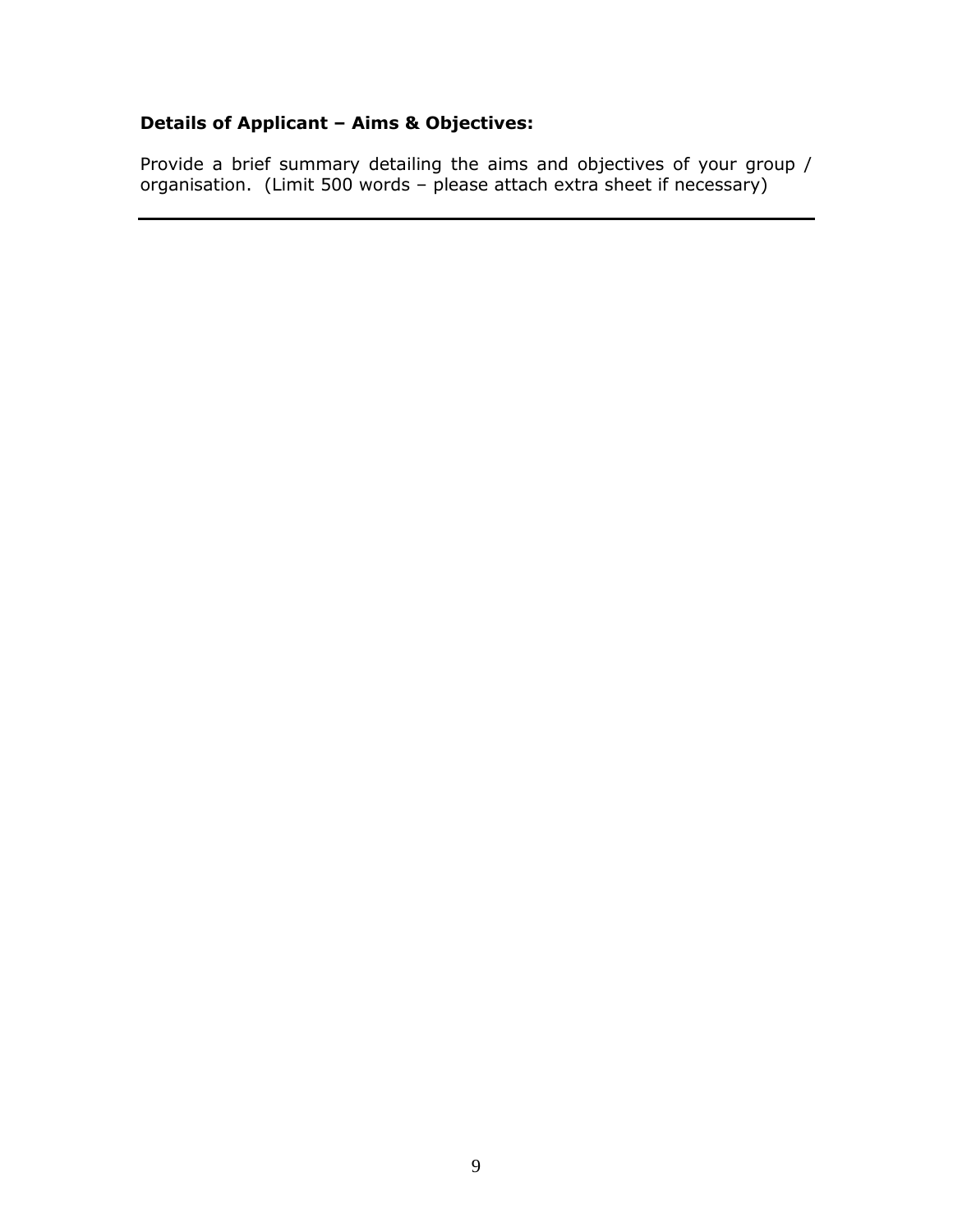## **Details of Project / Event:**

Provide a brief description about the project/event/activity including intended outcome of the project. (Limit 500 words – please attach extra sheet if necessary)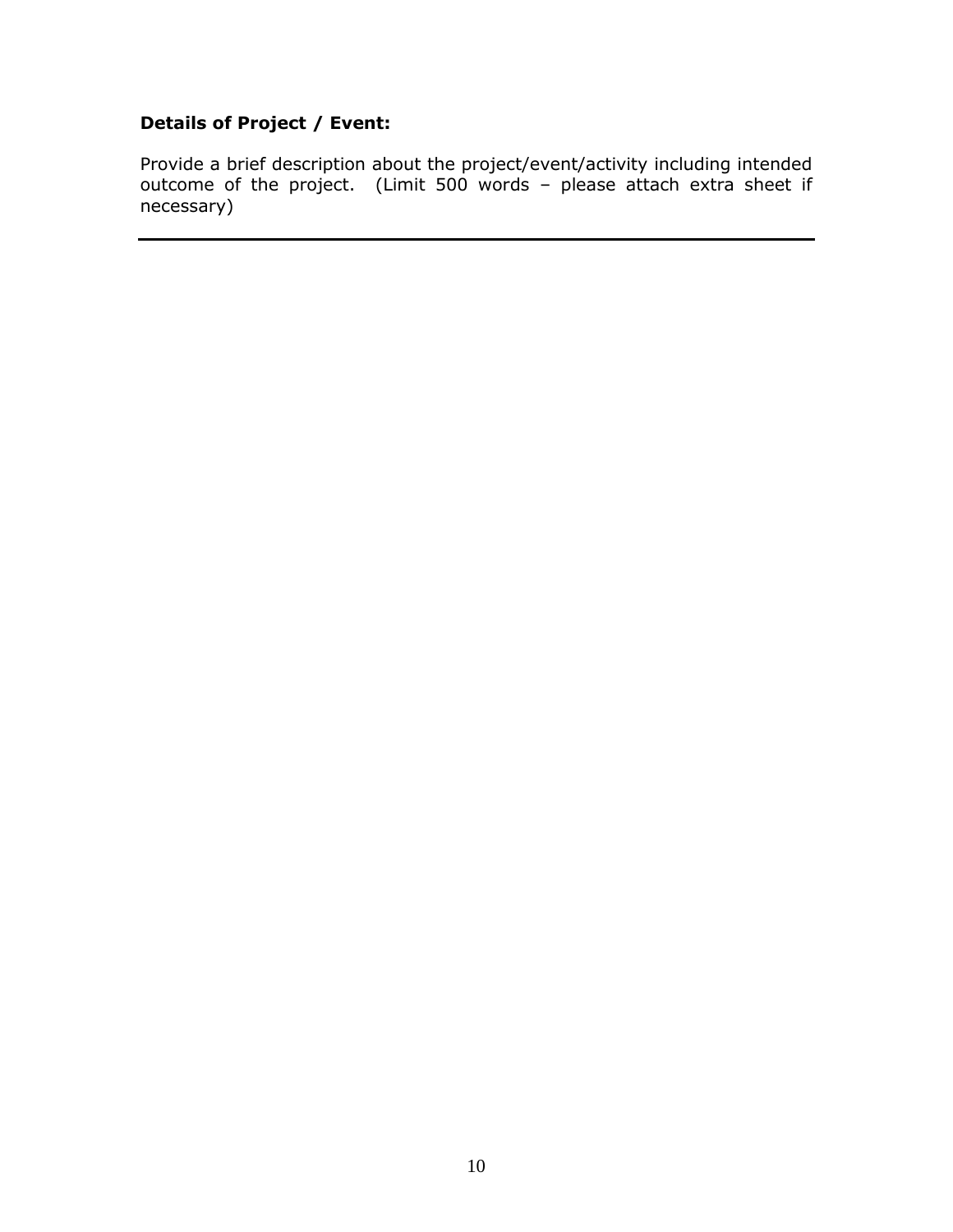#### **Budget & Project Funding:**

Total Amount of funding being applied for:  $\epsilon$ 

Please provide a details costing of the project below. Add extra lines if necessary.

| Type of Expenditure                | Amount |
|------------------------------------|--------|
|                                    | €      |
|                                    | €      |
|                                    | €      |
|                                    | €      |
|                                    | €      |
|                                    | €      |
|                                    | €      |
|                                    | €      |
| Total Expenditure $\epsilon$       |        |
|                                    |        |
| Type of Income & Source of Funding | Amount |
|                                    | €      |
| 2017 DLR Grant Application         | €      |
|                                    | €      |
|                                    | €      |
|                                    | €      |
|                                    | €      |
| Total Income $\epsilon$            |        |

If any income listed above is part of a grant(s) from another body please given details of what that grant application will cover here:

\_\_\_\_\_\_\_\_\_\_\_\_\_\_\_\_\_\_\_\_\_\_\_\_\_\_\_\_\_\_\_\_\_\_\_\_\_\_\_\_\_\_\_\_\_\_\_\_\_\_\_\_\_\_\_\_\_\_\_\_\_  $\overline{\phantom{a}}$  , and the contract of the contract of the contract of the contract of the contract of the contract of the contract of the contract of the contract of the contract of the contract of the contract of the contrac

 $\mathcal{L}_\mathcal{L}$  , and the set of the set of the set of the set of the set of the set of the set of the set of the set of the set of the set of the set of the set of the set of the set of the set of the set of the set of th

Please ensure ALL income and expenditure is detailed above. A separate sheet can be used to give a more detailed breakdown of your budget.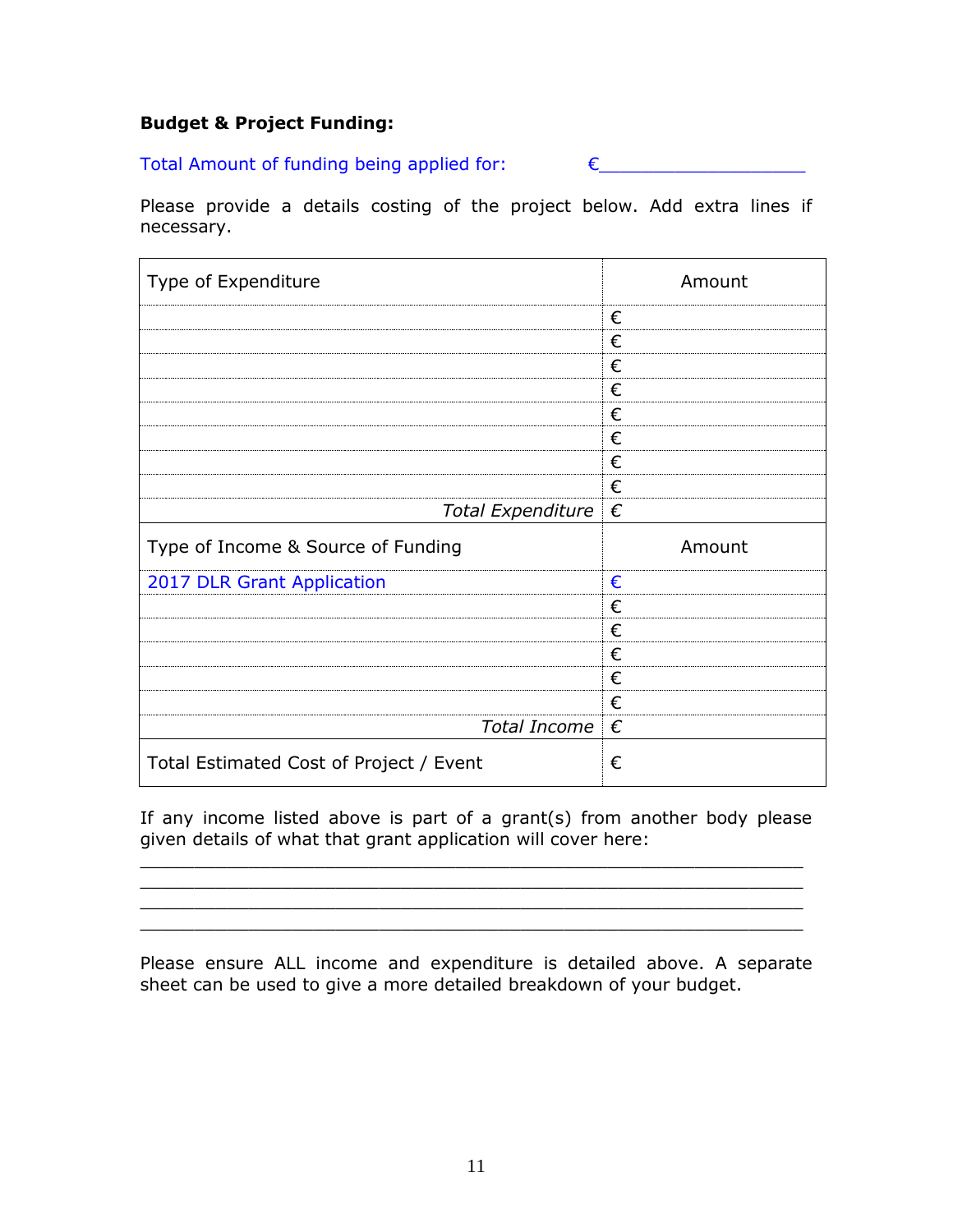# **Check list for Community Grant Application:**

- $\Box$  Complete Page 6 confirming which SINGLE grant this application is for
- $\Box$  Complete Pages 7 to 8 of the Grant Application
- $\Box$  Completed pages 9 to 11 in full
- $\Box$  Provide any supplementary information you feel is relevant to your application
- Provide a copy of your Memorandum / Articles / **Constitution**
- $\Box$  Provide copies of quotes for the proposed project costs
- $\Box$  Signed the Declaration form on page 13
- $\Box$  Please confirm registration with Public Participation Network (see 2017 Grant Guidelines Pg 12, paragraph 20)
- $\square$  Completed Electric Fund Transfer form (1st time applicants only)

Please go to Page 13 and sign the Declaration Form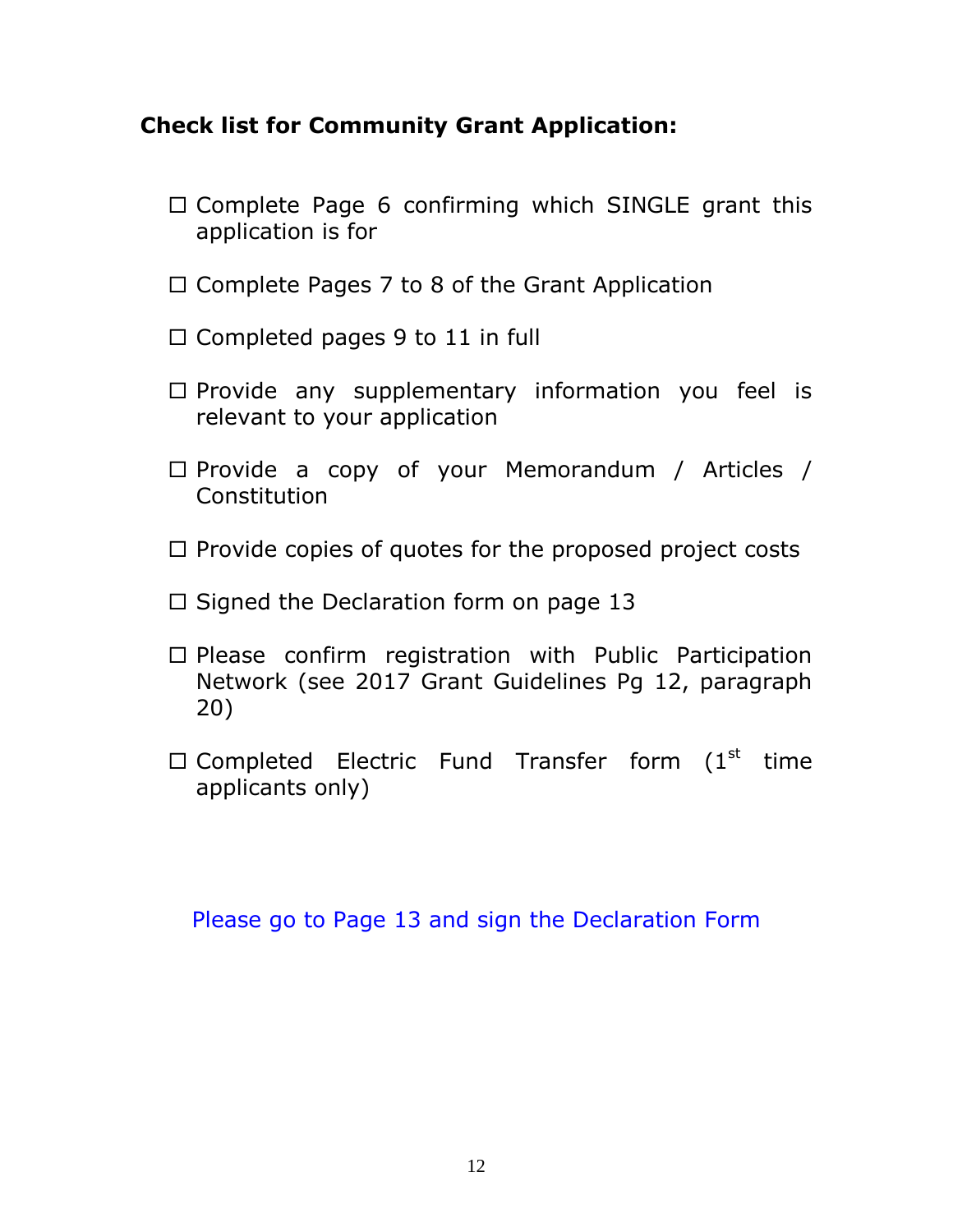## **Declaration:**

I declare that the information supplied in this proposal is accurate and complete. I understand that all information provided in respect of the Grant Application will be held electronically and may be made available to other Dún Laoghaire-Rathdown County Council Departments as appropriate.

It should be noted that the Freedom of Information Act applies to all records held by Dún Laoghaire-Rathdown County Council.

| Name (Printed): |  |
|-----------------|--|
| Signature:      |  |
| Position:       |  |
| Date:           |  |